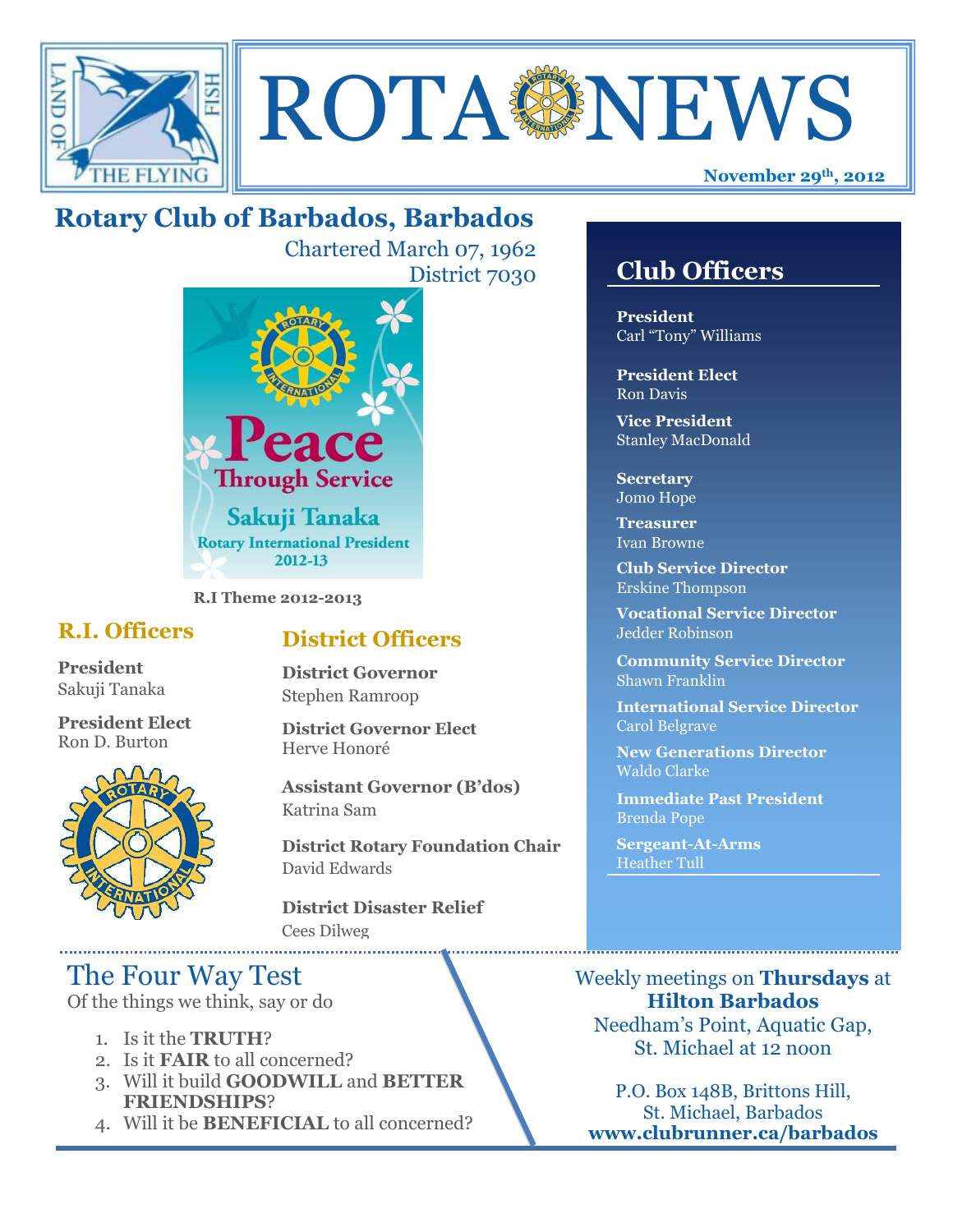## **The Real Faces of Rotary. (PR).**

Ask anyone if they have heard of Rotary and they will most likely answer positively. However if you go one question further to ask what Rotary does, you may witness uncertainty wash across their face. While many persons in the Caribbean may have heard of "Rotary", few were aware of the people behind the name, and more importantly, what those people did. The Rotary Clubs of the Caribbean (District 7030) have launched "This is Rotary in the Caribbean" a Rotary Awareness project to educate persons in the region about the role of Rotary and to dispel the misconception, held by some, that Rotary is an elitist club, designed only for a specific group of individuals. The 14 territories in Rotary"s Caribbean District 7030, have rallied together to re-introduce the region to the "ordinary people working together to do extraordinary things'.

The campaign is being launched this month to coincide with Rotary Foundation Month and will encompass print and electronic media as well as a strong social media component. Members of Rotary, known as 'Rotarians', want to reach the largest audience possible and with the support of Rotary International, have secured funding to broadcast various public services announcements on national television stations in the 14 territories. The aim of the project is to educate the general public on the goals and ideals of the Organisation which is dedicated to service throughout the region.

The Rotary Clubs of the Caribbean are home to a dynamic, multicultural and diverse group of individuals working together for the common goal of *Service Above Self*. The Clubs have orchestrated Water Projects in Suriname and St Vincent; offered disaster relief in Grenada, St Lucia and Haiti, and implemented National Health projects.

such as the Mobile Eye & Dental Clinics in Guyana and the Expansion of Renal Dialysis Service in Barbados. The multi-cultural and multi-lingual District also encourages youth development through *Rotaract* and *Interact*, the youth programmes of the Organisation, for tertiary and secondary institutions respectively, as well as offering various scholarships.

Rotary hopes to foster a greater interest in service in the region by educating and informing the public of its role and contributions to the Caribbean. The Caribbean District 7030, part of a family of 1.2 million persons worldwide dedicated to "Service above Self", hopes to encourage others to give back to their communities. Ordinary people, working together can do extraordinary things, and the members of the Rotary Clubs are living proof.

**The above press release is to be carried in various media between November 26, 2012 and January 29, 2013.**

#### Reminder!

. **Senior Citizen's Party – Sunday December 2nd**

## **Carols by Candlelight – Sunday December 9th**

Please make a special effort to attend and remember to check the list which was circulated by Rotarian Carl Williams for items required.

# **Meeting Details**

At our Fellowship Meeting held on Thursday, November 15th, 2012

#### Sgt-at-Arms: **PP Anthony Reece**

- Fines \$213.75
- Raffle \$113.00
- Attendance 50%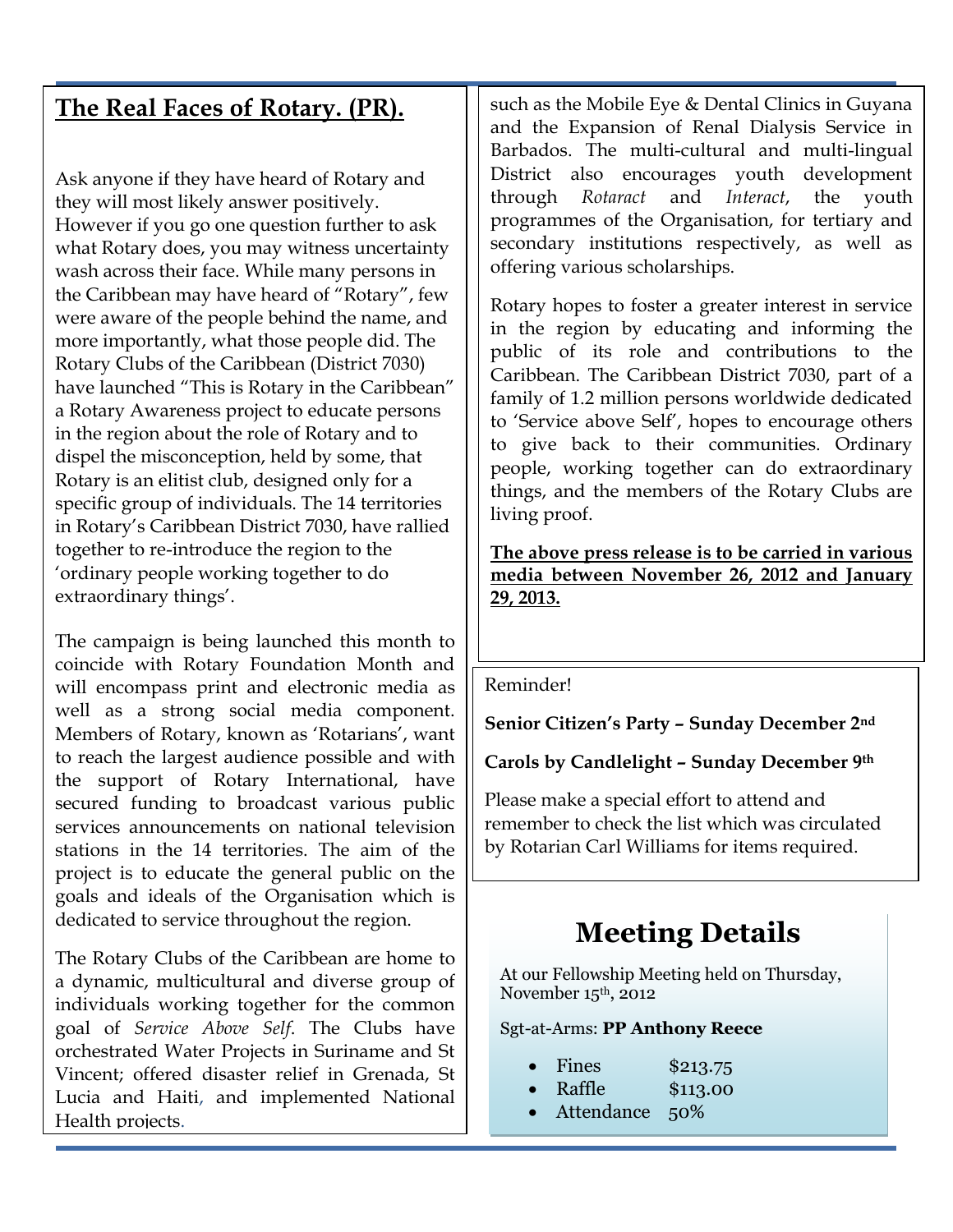### **Annual Gratuity for Hilton Staff.**

It is that time of year for us to make the annual contribution of \$10.00 per member as a gratuity to the waiters and other staff at the Hilton who serve us weekly. Since contributions comes only from Rotarians present on the collection day invoices will be issued in an effort to make it easier for these who wish to contribute.

### **REMINDER – Seniors' Party at Government House.**

Rotarians are required to be at Government House at 8.30 am on Sunday, Dec.02, 2012 to assist with the setting up for the party. You are then required to be there again no later than 2.30 pm for the function and after the function remain to assist with the clean up and replacement of the furniture.

## **Pictures from the West Terrace Primary School Painting Project**



## **Annoucement: From Rotary South**

We, the members of Rotary South will be very honoured to have the US Ambassador, Ambassador Larry Palmer, address our meeting of December 5, 2012. His topic for discussion will be "the roadmap to deepening US ties in the Caribbean." We extend an invitation to the members of your clubs to join us at 12:30 for this presentation. Please disseminate this information so that your membership will be aware.

Please also remember that we are having a Best of Youth Concert on Dec 1, 2012 at Frank Collymore Hall starting at 7:00pm. Featured at this concert will be the Barbados Youth Symphony Orchestra, the soprano voice of Shantal Martin and the prodigious talent of Alanna Crouch. The cost of tickets is \$60.

### **Rotary International Convention in Lisbon 23-26 June 2013:**

Here are the details on air fares for travel by **British Airw**ays to the Rotary International Convention in Lisbon 23-26 June 2013:

The approximate Lisbon fares, inclusive of all taxes, fees, etc will be as below, the amount in brackets is the lowest publish fare for comparison. These fares are based on London as the gateway.

## **World Traveller – BBD \$2,397.00 (BBD2778)**

#### **World Traveller Plus – BBD \$3,468.00 (BBD4,397.00)**

#### **Club World – BBD \$6,313.00 (BBD7, 705.00)**

The fares are available for booking from this week and will remain on sale until 23 Dec.

Rotarians may book with the Travel Agency of their choice or on-line.

These fares allow a stopover in LON or other countries in Europe in the itinerary.